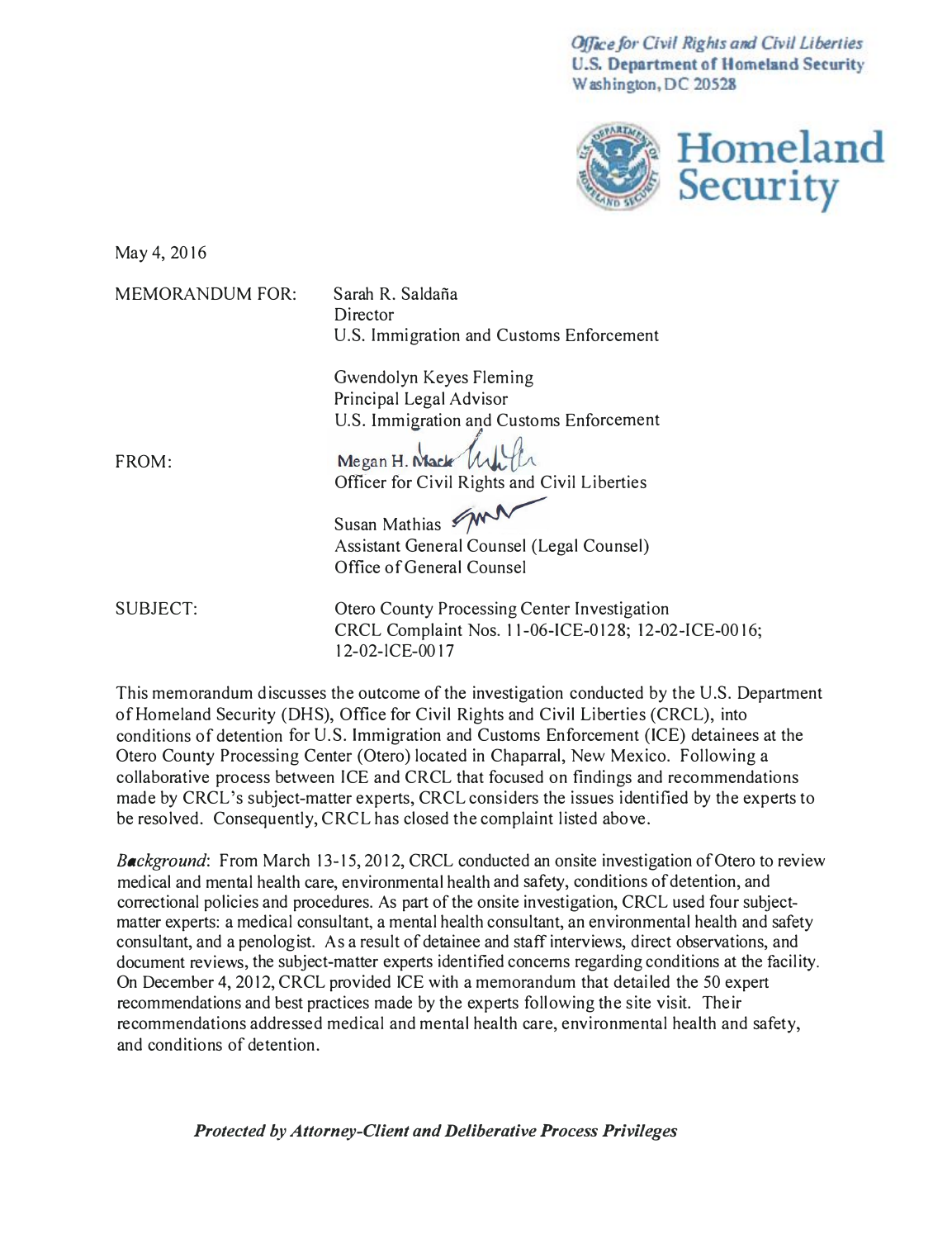In a memorandum dated January 6, 2015, ICE responded to the recommendations made by CRCL. ICE concurred or partially concurred with 42 of the 50 recommendations. ICE did not respond to eight of the recommendations because it identified them as best practices and not required by the 2011 Performance Based National Detention Standards.<sup>1</sup> Of the 42 recommendations to which ICE concurred or partially concurred, ICE provided adequate comments to explain its responses to and implementation of the medical and mental health care recommendations. The recommendations related to corrections fell into the best practices area and official concurrence was not required. However, ICE responded adequately to only 14 of the 21 environmental health and safety recommendations. In an effort to resolve the remaining issues, on December 8, 2015, CRCL requested additional information on the six recommendations that CRCL found the ICE responses to be incomplete.<sup>2</sup>

On December 21, 2015, ICE provided updated responses to 19 of the 21 environmental health and safety responses, including five of the six recommendations for which CRCL requested additional information. Based on these updates responses, CRCL believes that ICE has adequately addressed the environmental health and safety recommendations and has provided adequate comments to explain its responses and implementation.

*Recommendations resolved and closed.* Following the collaborative process described above, CRCL has concluded that ICE has adequately addressed the 50 expert recommendations. We appreciate ICE's collaboration with CRCL on these recommendations and would like to highlight the following examples of positive changes that stemmed from this work:

• Regarding medical care, CRCL recommended that Otero "strengthen its policies for medication refusal. These changes should consider situations in which fewer than three missed doses in a row or multiple non-consecutive misses trigger clinical action. Policies should also ensure that paperwork is handled in a consistent manner and monitoring should be implemented to assure that this happens. The changes should also eliminate the need for clinical judgments to be made by LVNs." In its response, ICE concurred, noting that "[o]n June 19, 2013, MTC Medical implemented a new process, to include relevant staff training, whereby an individual's first refusal of medication is properly documented on the refusal form and in the medical chart. A RN/LVN will then meet with the detainee to discuss the risks associated with refusing to follow the treatment/medication regimen with him/her. Any second refusal will be addressed in the same manner, but upon the third refusal for medical will be elevated and a physician or mid-level will address it with the individual. Additionally, on January 2, 2014, MTC Medical created a refusal log to facilitate the [Director of Nursing's] prompt review of each day's medication refusals in order to identify any 'red flags' that might require more immediate attention from a mid-level provider or physician. The IHSC FMC will continue to monitor the facility's management of medication refusals."

 $<sup>1</sup>$  ICE requested, and CRCL agreed, that ICE did not have to respond to Recommendations labeled as "best"</sup> practices." These included Recommendations 15-17 in Medical Care, Recommendation 46 in Environmental Health and Safety, and Recommendations 47-50 in Detention. 2 Recommendations 24, 36, 41, 43, and 44.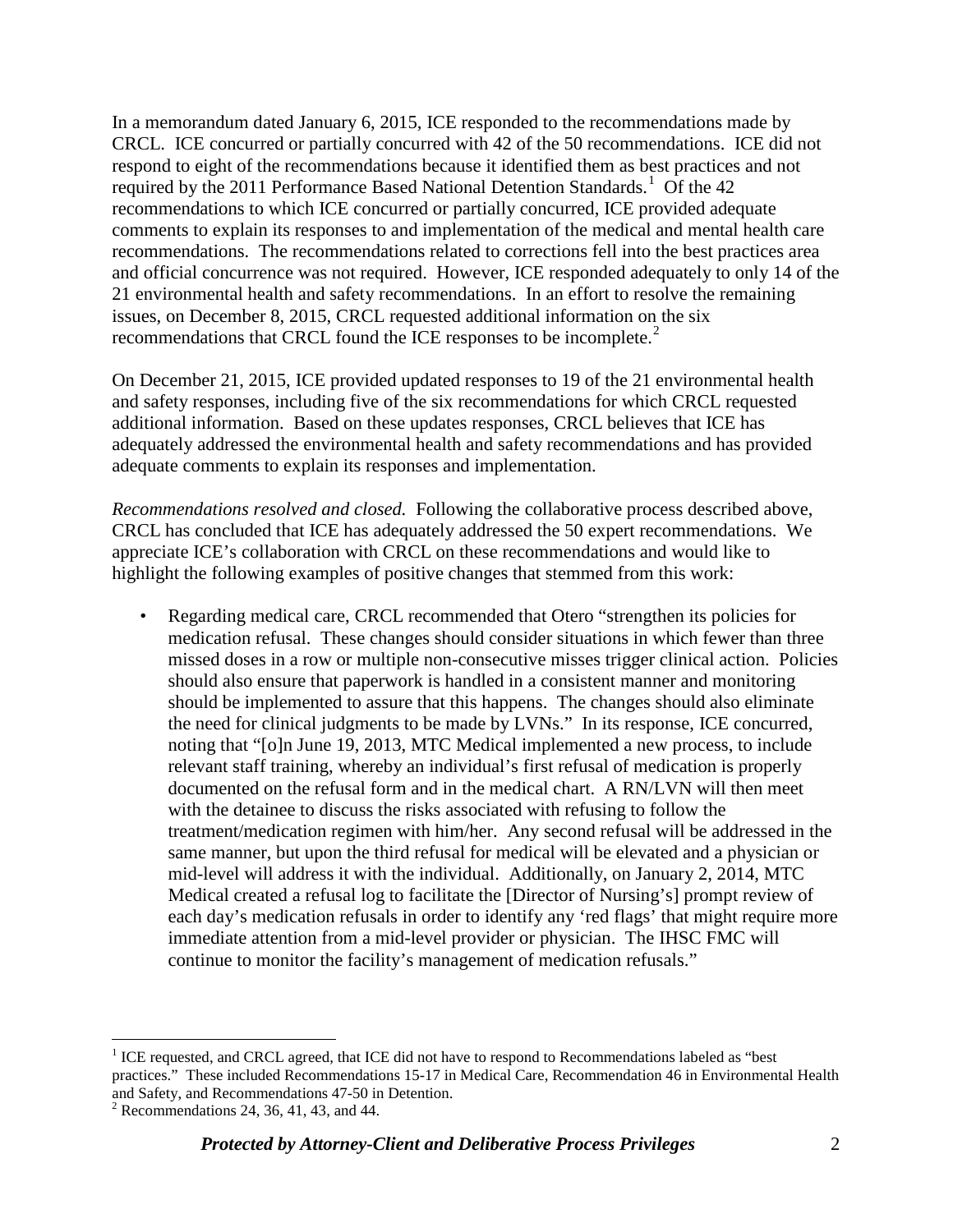- Regarding mental health care, CRCL recommended that "[d]uring segregation rounds [Otero] officers should position themselves far enough during face-to-face private encounters, the officer should be positioned outside of the interview room unless closer observation is requested by the clinician or by consensus between security and the clinician if security is aware of a security concern." In its response, ICE concurred, noting that "[a]s of January 2013, the segregation officer now stands far enough away so that he does not hear the conversation between the patient and the counselor yet close enough to rapidly respond in an emergent situation." ICE went on to explain that "[w]hen the detainee is being seen in the clinician's office, the escorting officers will remain outside of the office, but they will continue to observe the detainee through the door window."
- Regarding environmental health and safety, CRCL recommended that Otero should "[i]nclude the shower squad on the housekeeping schedule, delineate their duties, and develop detailed written procedures for completing the tasks assigned to the shower squad." In its initial response, ICE partially concurred, noting that the Otero "Housekeeping Plan requires that general cleaning tasks are regularly completed in the housing units, offices, dayrooms, restrooms, showers and sleeping areas, and ICE has confirmed that this routine cleaning is currently occurring." ICE updated its initial response in the December 21 Memorandum explaining that ICE concurs with the recommendation and that the "Shower Squad tasks have been incorporated to the House Keeping Plan. All detainees receiving training concerning their duties and procedures for completing the required tasks upon acceptance into the volunteer worker program."

It is CRCL's statutory role to advise Department leadership and personnel about civil rights and civil liberties issues, ensuring respect for civil rights and civil liberties in policy decisions and implementation of those decisions. As a result, we appreciate the work that has been done by ICE to address CRCL's concerns. We have taken into account this important work in addressing our concerns, and accordingly, CRCL is formally closing the complaint identified in this memorandum. This memorandum is our final report regarding Otero. If you have any questions, please contact the Director of the Compliance Branch, Dana Salvano-Dunn, at  $(\bullet)$  (6) or (b) (6)

Copy to:

Thomas Homan Executive Associate Director Enforcement and Removal Operations U.S. Immigration and Customs Enforcement (b) (6)

Kevin Landy Assistant Director Office of Detention Policy and Planning U.S. Immigration and Customs Enforcement (b) (6)

*Protected by Attorney-Client and Deliberative Process Privileges* 3